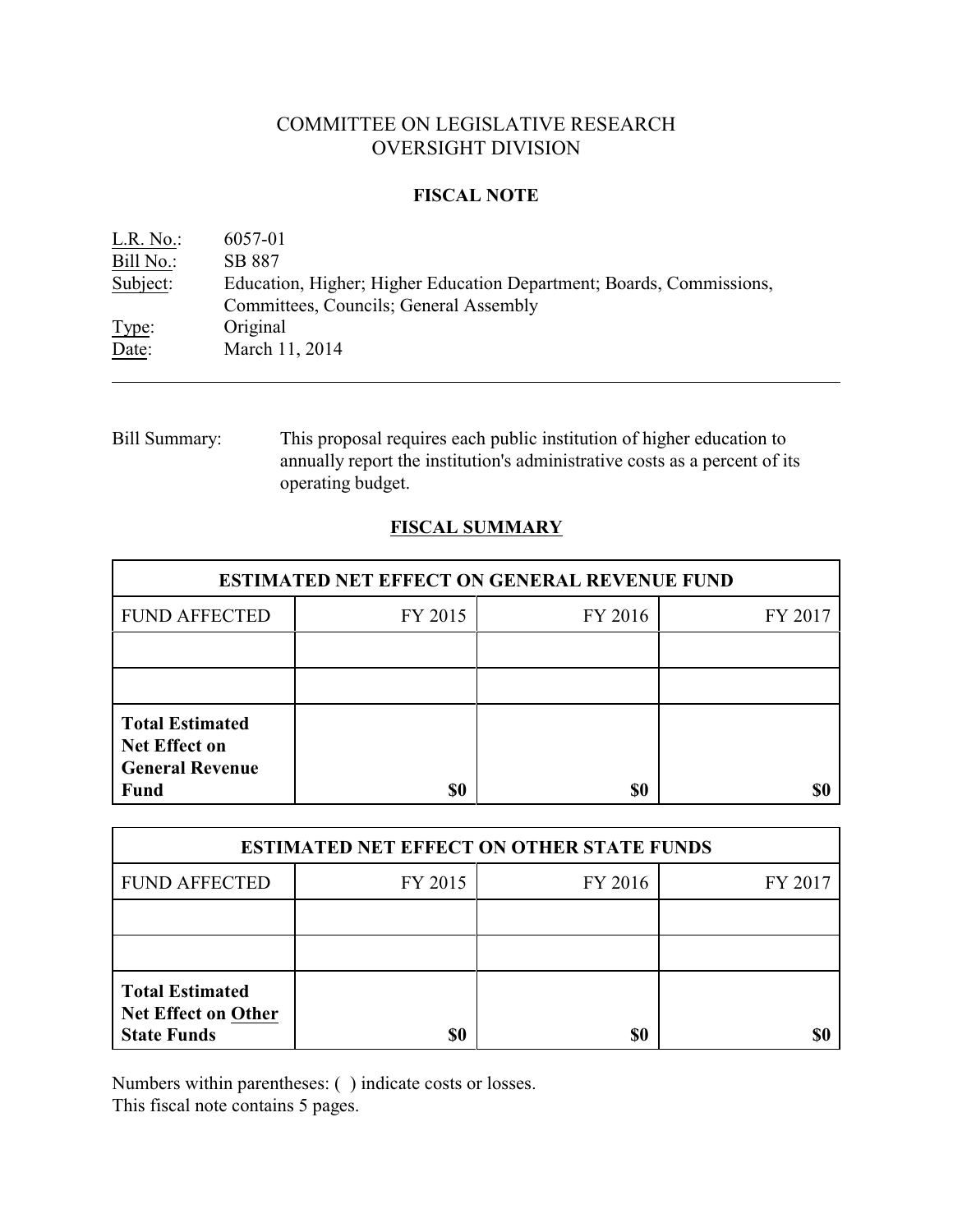L.R. No. 6057-01 Bill No. SB 887 Page 2 of 5 March 11, 2014

| <b>ESTIMATED NET EFFECT ON FEDERAL FUNDS</b> |         |         |         |  |
|----------------------------------------------|---------|---------|---------|--|
| <b>FUND AFFECTED</b>                         | FY 2015 | FY 2016 | FY 2017 |  |
|                                              |         |         |         |  |
|                                              |         |         |         |  |
| <b>Total Estimated</b><br>Net Effect on All  |         |         |         |  |
| <b>Federal Funds</b>                         | \$0     | \$0     |         |  |

| <b>ESTIMATED NET EFFECT ON FULL TIME EQUIVALENT (FTE)</b>    |         |         |         |  |
|--------------------------------------------------------------|---------|---------|---------|--|
| <b>FUND AFFECTED</b>                                         | FY 2015 | FY 2016 | FY 2017 |  |
|                                                              |         |         |         |  |
|                                                              |         |         |         |  |
| <b>Total Estimated</b><br><b>Net Effect on</b><br><b>FTE</b> |         |         |         |  |

 $\Box$  Estimated Total Net Effect on All funds expected to exceed \$100,000 savings or (cost).

 $\Box$  Estimated Net Effect on General Revenue Fund expected to exceed \$100,000 (cost).

| <b>ESTIMATED NET EFFECT ON LOCAL FUNDS</b> |         |         |         |  |
|--------------------------------------------|---------|---------|---------|--|
| FUND AFFECTED                              | FY 2015 | FY 2016 | FY 2017 |  |
| <b>Local Government</b>                    | \$0     | \$0     | \$0     |  |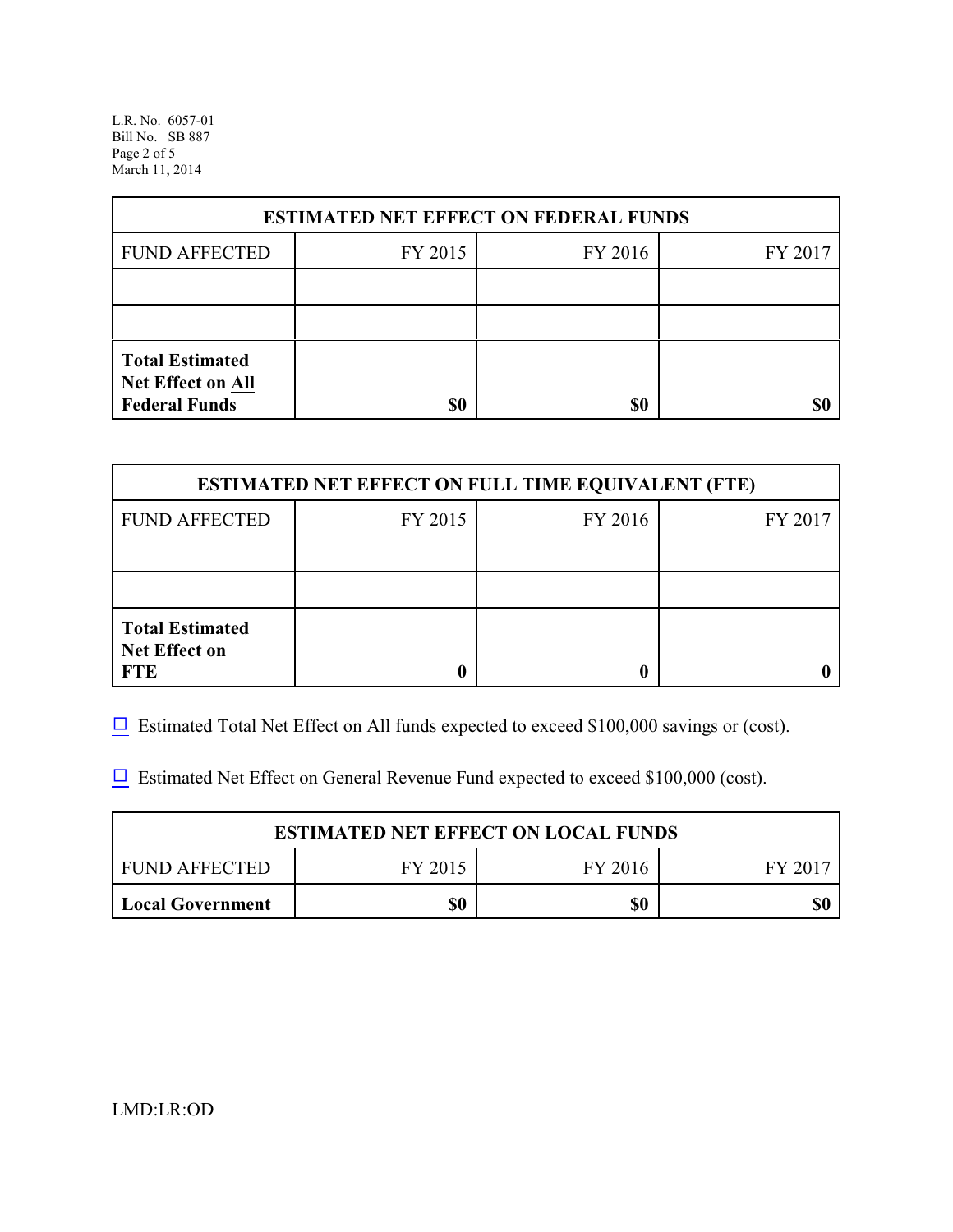L.R. No. 6057-01 Bill No. SB 887 Page 3 of 5 March 11, 2014

### **FISCAL ANALYSIS**

### ASSUMPTION

Officials from the **Department of Higher Education (DHE)** state this bill requires each public institution of higher education to annually report the institution's administrative costs as a percent of its operating budget. Since the Coordinating Board of Education/Department of Higher Education are recipients of the report, there would be no direct fiscal impact on the DHE relating to this proposal.

Although this data is already tracked and reported by institutions to various other entities, it may not be in the same format or follow the same definitions as provided in the bill. Consequently, there may be costs for institutional compliance with the proposal relating to time and resources necessary to produce the report as defined in the bill.

Officials from the **Joint Committee on Education** state there will be no fiscal impact beyond their regular appropriations.

Officials from **Linn State Technical College**, the **University of Central Missouri**, and **Missouri State University** state there should be no fiscal impact on their respective institutions.

Officials from the **Kansas City Metropolitan Community College** state the proposal would have a minor, but adverse fiscal impact as additional administrative duties are being assigned as a result of this proposed legislation.

Officials from **Missouri Southern State University** assume the increased burden associated with this proposal will result in an increase in operating costs.

**Oversight** assumes the costs to reformat existing data to be presented as required in the proposal can be done with existing resources.

Officials from the following colleges and universities: Crowder, East Central Community College, Harris-Stowe, Jefferson College, Lincoln University, Moberly Area Community College, Missouri Western State University, Northwest Missouri State University, Southeast Missouri State University, State Fair Community College, St. Charles Community College, St. Louis Community College, Three Rivers Community College, University of Missouri System, and Truman State University did not respond to **Oversight's** request for fiscal impact.

LMD:LR:OD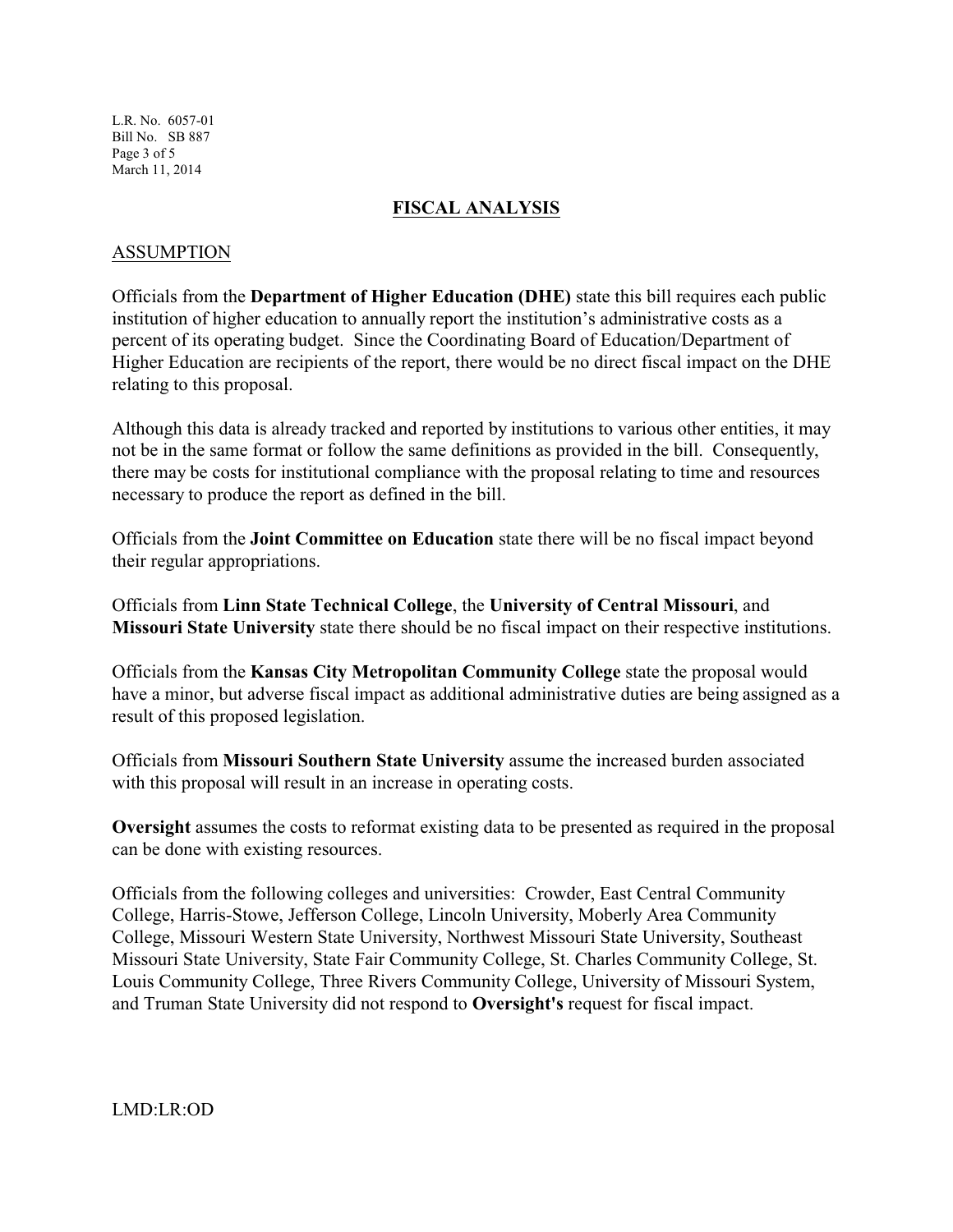L.R. No. 6057-01 Bill No. SB 887 Page 4 of 5 March 11, 2014

| FISCAL IMPACT - State Government | FY 2015<br>$(10 \text{ Mo.})$ | FY 2016    | FY 2017                       |
|----------------------------------|-------------------------------|------------|-------------------------------|
|                                  | <u>\$0</u>                    | <u>\$0</u> | $\underline{\underline{\$0}}$ |
| FISCAL IMPACT - Local Government | FY 2015<br>$(10 \text{ Mo.})$ | FY 2016    | FY 2017                       |
|                                  | <u>\$0</u>                    | <u>\$0</u> | <u>\$0</u>                    |

# FISCAL IMPACT - Small Business

No direct fiscal impact to small businesses would be expected as a result of this proposal.

### FISCAL DESCRIPTION

The proposed legislation appears to have no direct fiscal impact.

This legislation is not federally mandated, would not duplicate any other program and would not require additional capital improvements or rental space.